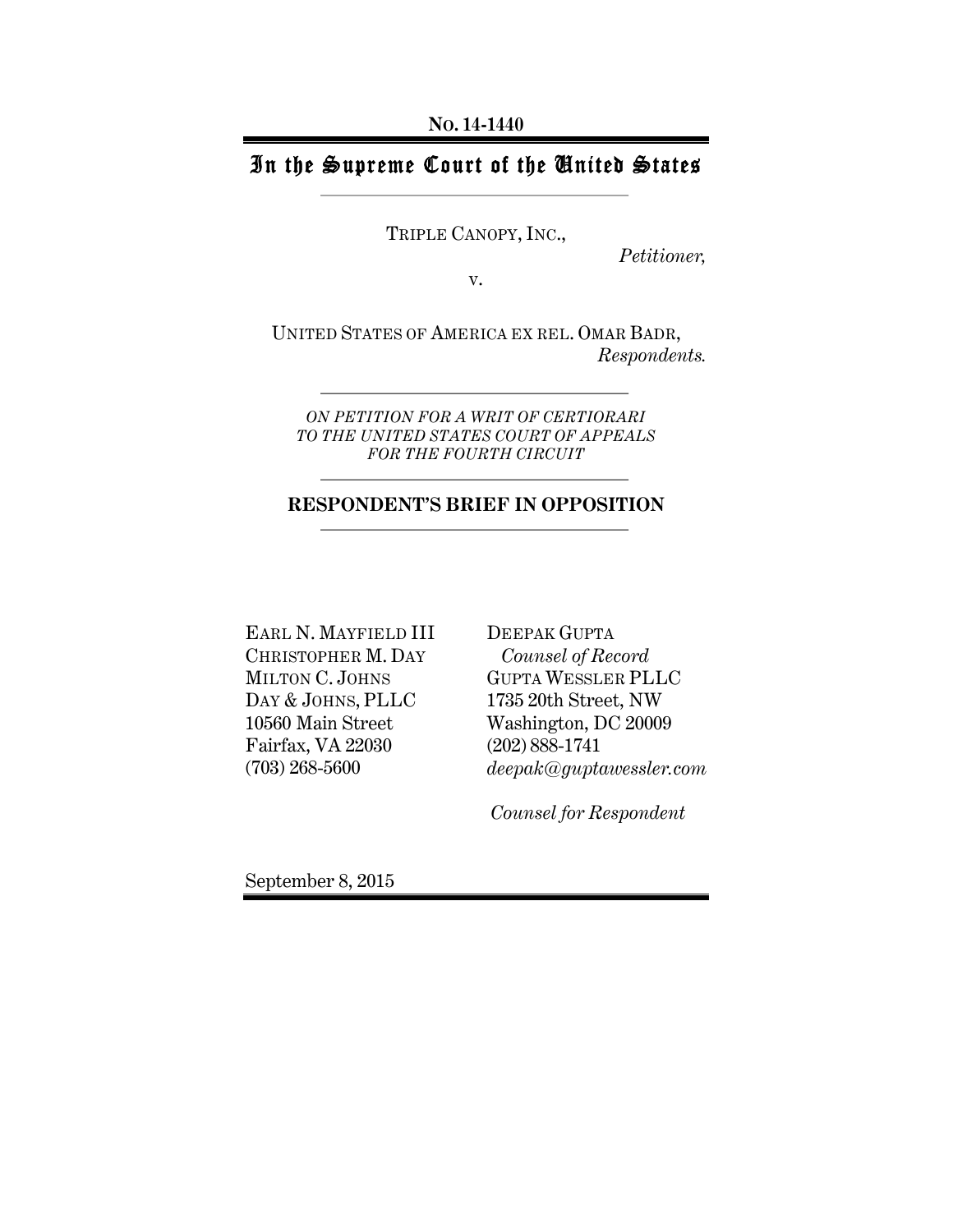# **TABLE OF CONTENTS**

| There is no circuit split over the scope of<br>L.<br>implied certification, and Triple Canopy's<br>express-condition rule has no basis in the |  |  |
|-----------------------------------------------------------------------------------------------------------------------------------------------|--|--|
| II. There is no circuit split over the validity of                                                                                            |  |  |
| III. Triple Canopy's creation of false records<br>provides an independent basis for liability, and                                            |  |  |
|                                                                                                                                               |  |  |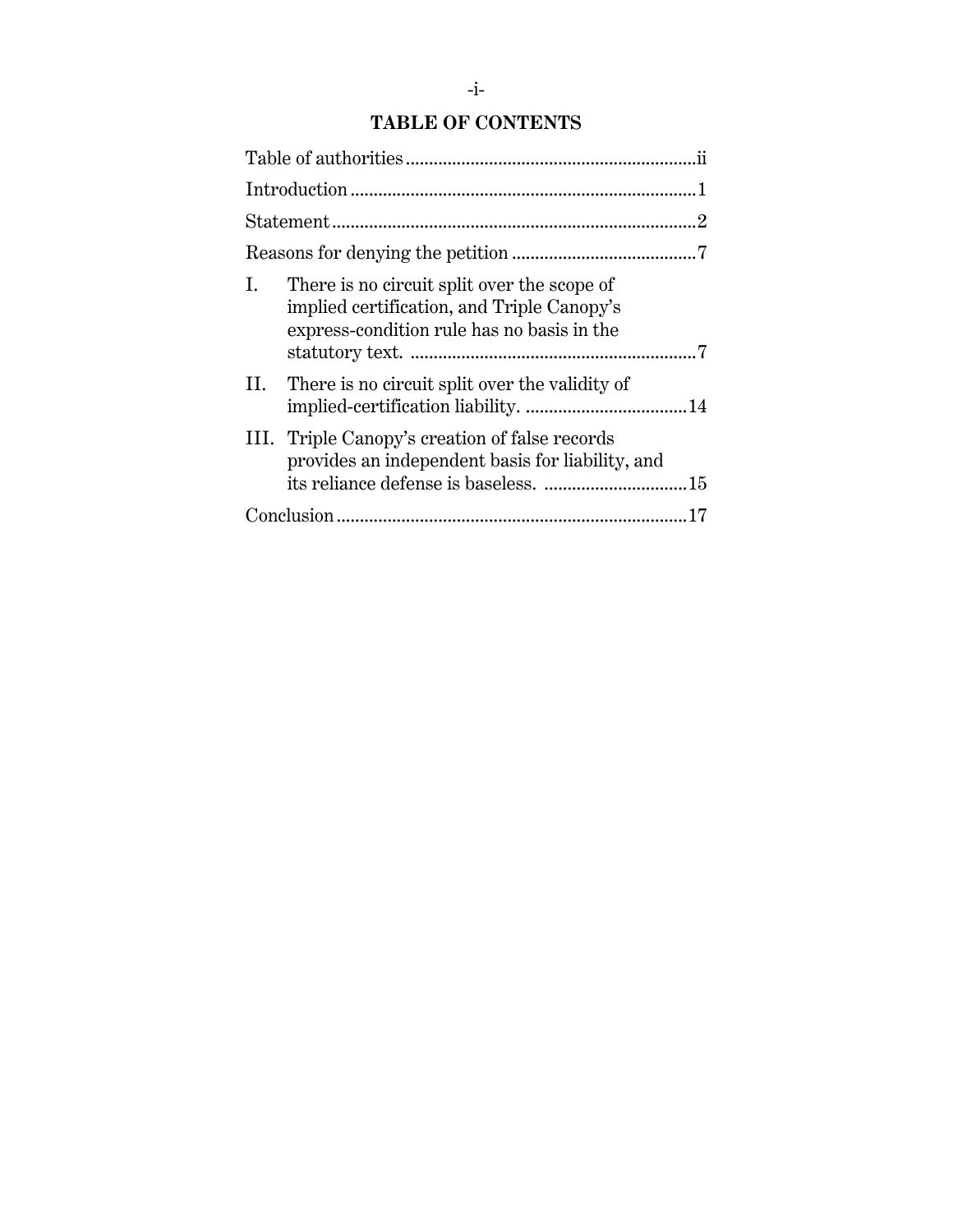# **TABLE OF AUTHORITIES**

| Cases                                                           |
|-----------------------------------------------------------------|
| Allison Engine Co. v. U.S. ex rel Sanders,                      |
| Chesbrough v. Visiting Physicians Ass'n,                        |
| $Ebeid$ ex rel. U.S. v. Lunqwitz,                               |
| Hillsborough County v. Automated Medical<br>Laboratories, Inc., |
| Kellogg Brown & Root Services, Inc. v. U.S., ex rel.<br>Carter, |
| Mikes v. Straus,                                                |
| Schindler Elevator Corp. v. United States ex rel.<br>Kirk,      |
| United States ex rel. Hendow v. University of<br>Phoenix,       |
| United States ex rel. Hutcheson v. Blackstone<br>Medical, Inc., |
| United States ex rel. Kirk v. Schindler Elevator<br>Corp.,      |
|                                                                 |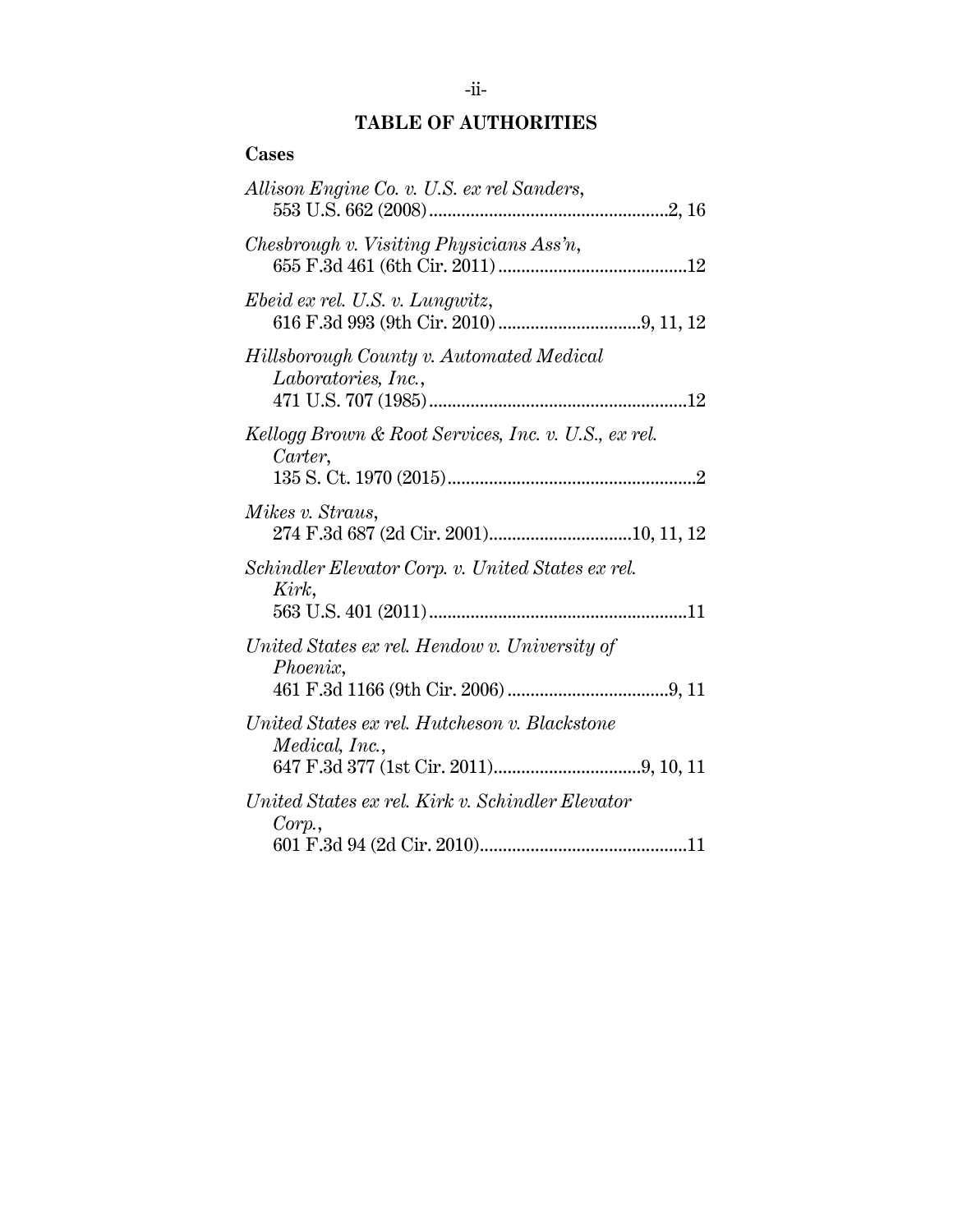| United States ex rel. Lemmon v. Envirocare of<br>Utah, Inc.,   |
|----------------------------------------------------------------|
| United States ex rel. Steury v. Cardinal Health,<br>Inc.,      |
| United States ex rel. Wilkins v. United Health<br>Group, Inc., |
| United States v. Neifert-White Co.,                            |
| United States v. Sanford-Brown, Ltd.,                          |
| United States v. Science Applications International<br>Corp.   |
| United States v. Universal Health Services, Inc.,              |
| <b>Statutes and Rules</b>                                      |
|                                                                |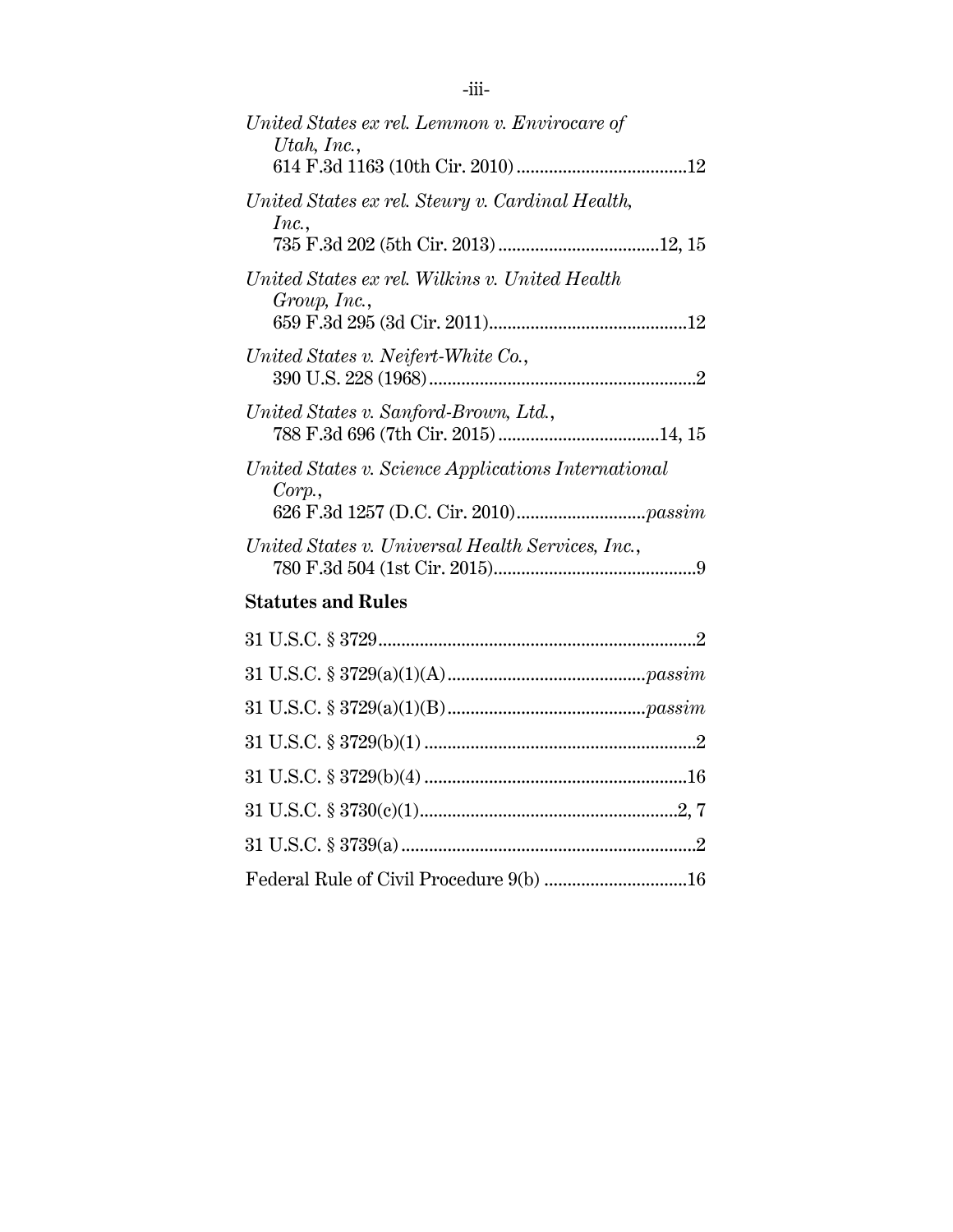#### **INTRODUCTION**

Triple Canopy was awarded a \$10 million contract to protect U.S. troops at an airbase in Iraq. The company was required by contract to ensure that its guards could use rifles and achieve qualifying marksmanship scores. When none of its 330 Ugandan guards qualified, Triple Canopy falsified its scorecards, placed the false records in its files, and billed the Army for millions of dollars.

Omar Badr, a decorated veteran who worked for Triple Canopy in Iraq, witnessed this fraud and reported it in person to senior executives at the company's Virginia headquarters. But Triple Canopy continued to falsify records and bill the Army for unqualified guards.

Badr then filed a *qui tam* action, alleging that the company violated the False Claims Act by knowingly "present[ing] … a false or fraudulent claim for payment or approval," 31 U.S.C.  $\S 3729(a)(1)(A)$ , and "mak[ing] ... false record[s] … material to a false or fraudulent claim." 31 U.S.C. § 3729(a)(1)(B). The decision below held that these allegations survive a motion to dismiss. Triple Canopy now contends that the decision was wrong because (1) the contract did not *expressly* condition payment on the marksmanship requirement and (2) the Army did not actually *rely* upon the false records.

But the express-condition rule Triple Canopy proposes has not been adopted by any circuit, has been rejected by four circuits, and has no basis in the statute's text. A similar rule exists for cases based on Medicare regulations, but that rule stems from a need to avoid federalizing medical-malpractice cases, and thus has no application here. And the proposed reliance requirement cannot be squared with this Court's holding that the Act does not "require[] proof that a defendant's false record or statement was submitted to the Government." *Allison Engine v. U.S. ex rel Sanders*, 553 U.S. 662, 671 (2008).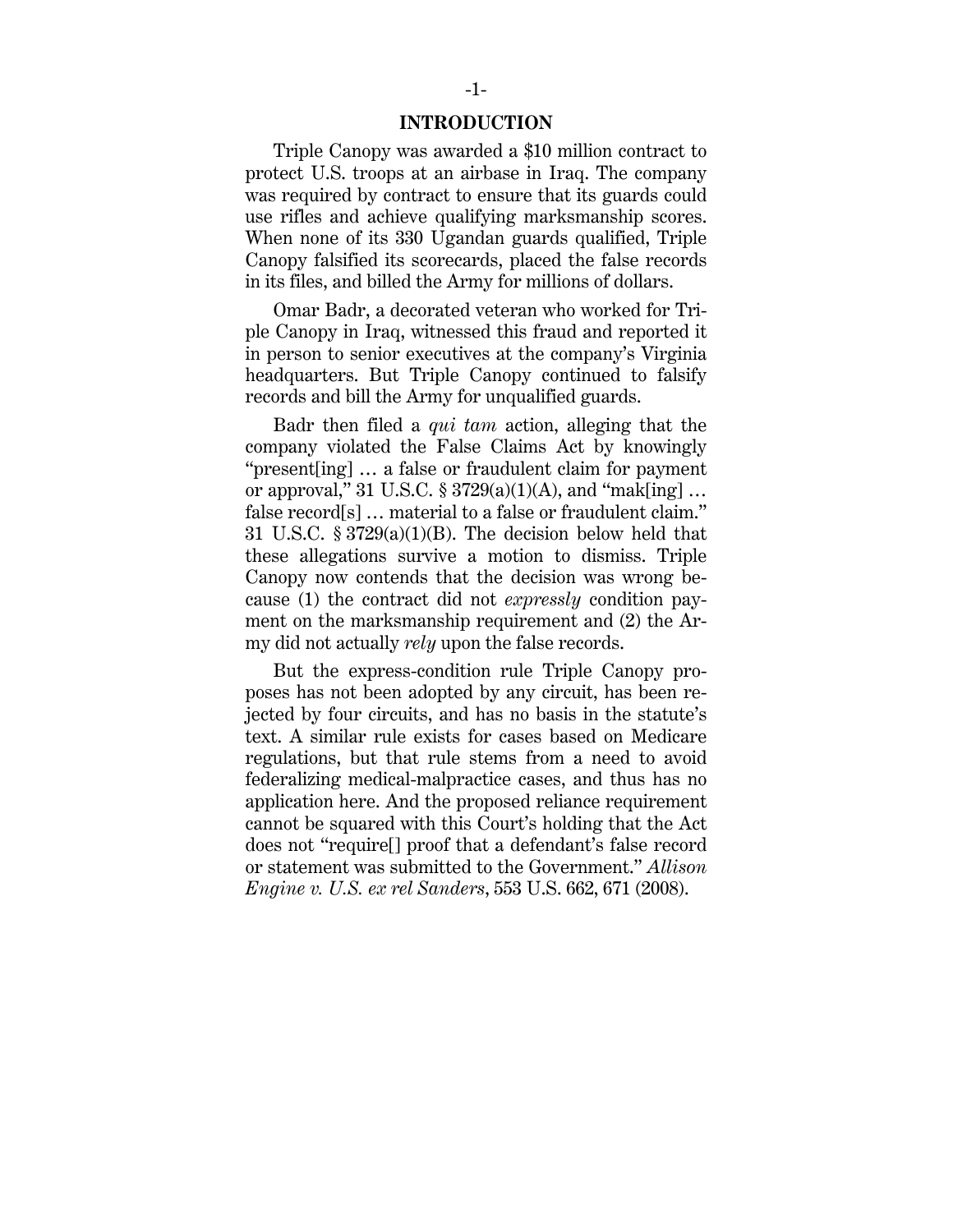#### **STATEMENT**

**1. Statutory Background.** The False Claims Act (FCA), 31 U.S.C. § 3729 *et seq.*, "was adopted in 1863 and signed into law by President Abraham Lincoln in order to combat rampant fraud in Civil War defense contracts." *Kellogg Brown & Root Servs., Inc. v. U.S., ex rel. Carter*, 135 S. Ct. 1970, 1973 (2015). It "was intended to reach all types of fraud, without qualification, that might result in financial loss to the Government." *United States v. Neifert-White Co*., 390 U.S. 228, 232 (1968).

As relevant here, the FCA imposes civil liability on a person who "knowingly presents, or causes to be presented" to the government, "a false or fraudulent claim for payment or approval," 31 U.S.C.  $\S 3729(a)(1)(A)$ , or "knowingly makes, uses, or causes to be made or used, a false record or statement material to a false or fraudulent claim." 31 U.S.C.  $\S 3729(a)(1)(B)$ . The first section requires "present[ment]" of a fraudulent claim but does not require a false statement. The second requires a "false record or statement" but not presentment.

Suits to collect damages and civil penalties under the Act may be brought either by the Attorney General, or by a private person (known as a relator) who sues in the name of the United States in a proceeding known as a *qui tam* action. *See* 31 U.S.C. §§ 3739(a), 3729(b)(1). The United States may also intervene in a *qui tam* action, after which the relator "shall have the right to continue as a party to the action." 31 U.S.C.  $\S 3730(c)(1)$ .

**2. Facts.** Following his distinguished service as a Sergeant in the U.S. Army's 1st Ranger Regiment, for which he was awarded the Bronze Star, respondent Omar Badr went to work as a medic for petitioner Triple Canopy. Badr was assigned to the Al Asad Airbase, the second largest airbase in Iraq. In June 2009, the Army awarded Triple Canopy a one-year contract under which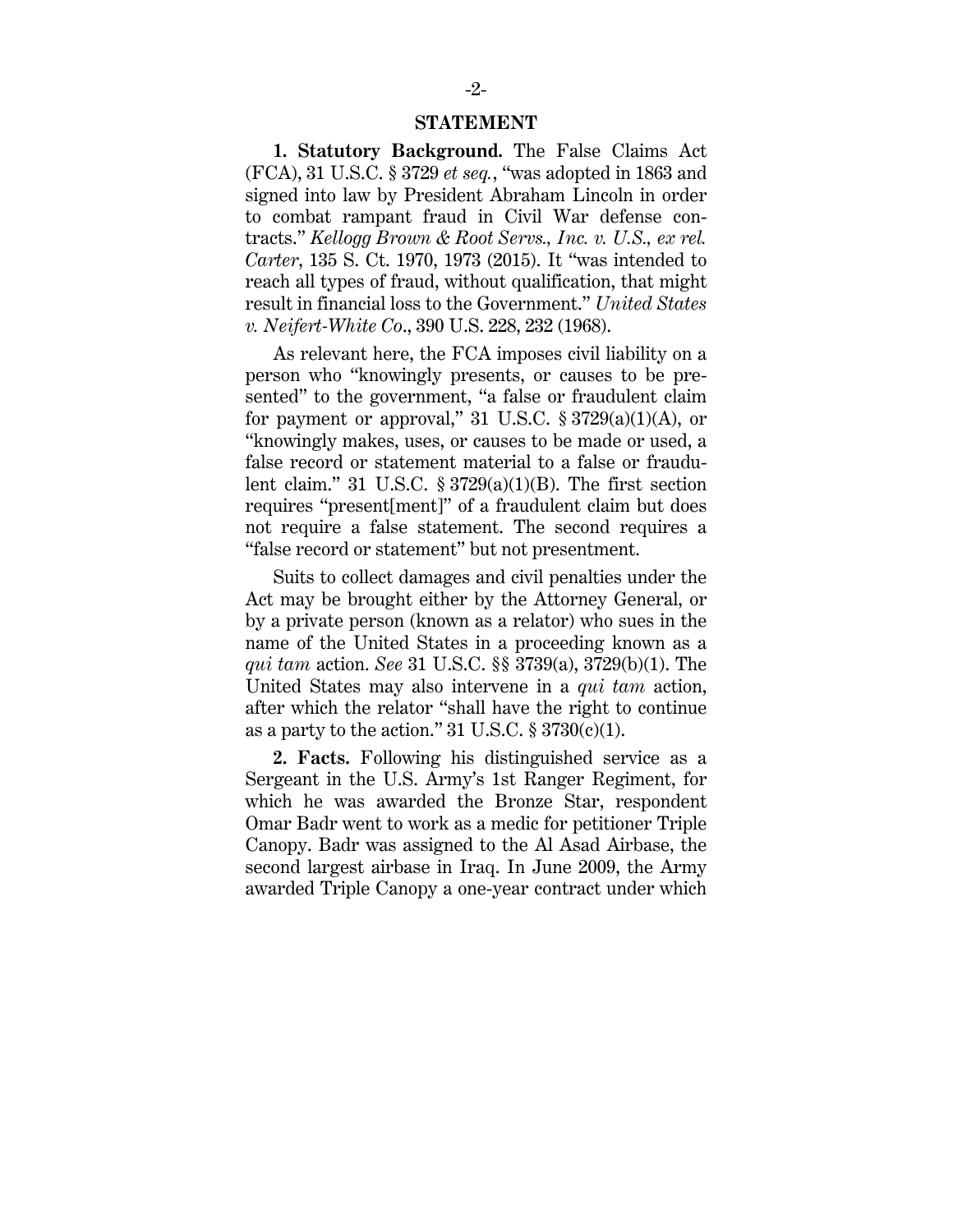the company would receive millions of dollars to provide qualified guards to protect U.S. military personnel and civilians at Al Asad. Pet. App. 3a.

One of Triple Canopy's most important "responsibilities" under its contract was to "ensure that all employees have received initial training on the weapon that they carry, [and] that they have qualified on a US Army qualification course." *Id.* at 4a, 58a. To satisfy this requirement, an employee had to score a minimum of 23 out of 40 rounds from a 25-meter distance. The company was contractually required to record the marksmanship scores for each guard on a standard form and to make those records available for inspection by Army officials. *Id.* at 4a, 58a.

Triple Canopy hired approximately 330 Ugandans to serve as guards at Al Asad. "[S]hortly after their arrival, Triple Canopy supervisors were aware that the Ugandans could not satisfy … the marksmanship requirement. Nonetheless, Triple Canopy submitted its monthly invoices for the guards." *Id.* at 4a. The first invoice, dated August 2009, billed the government \$339,920 for these Ugandan "guards"—none of whom were qualified.

After several failed attempts to train the Ugandans and satisfy the marksmanship requirement, "a Triple Canopy supervisor directed that false scorecard sheets be created for the guards and placed in their personnel files." *Id.* Additional Ugandan guards who arrived at Al Asad "were also unable to satisfy the marksmanship requirement, and consequently additional false scorecards were created." *Id.* In May 2010, the company attempted to have 40 additional guards qualify in marksmanship. None succeeded.

That same month, Badr met with Triple Canopy's human resources director and senior legal counsel at the company's headquarters in Herndon, Virginia, where he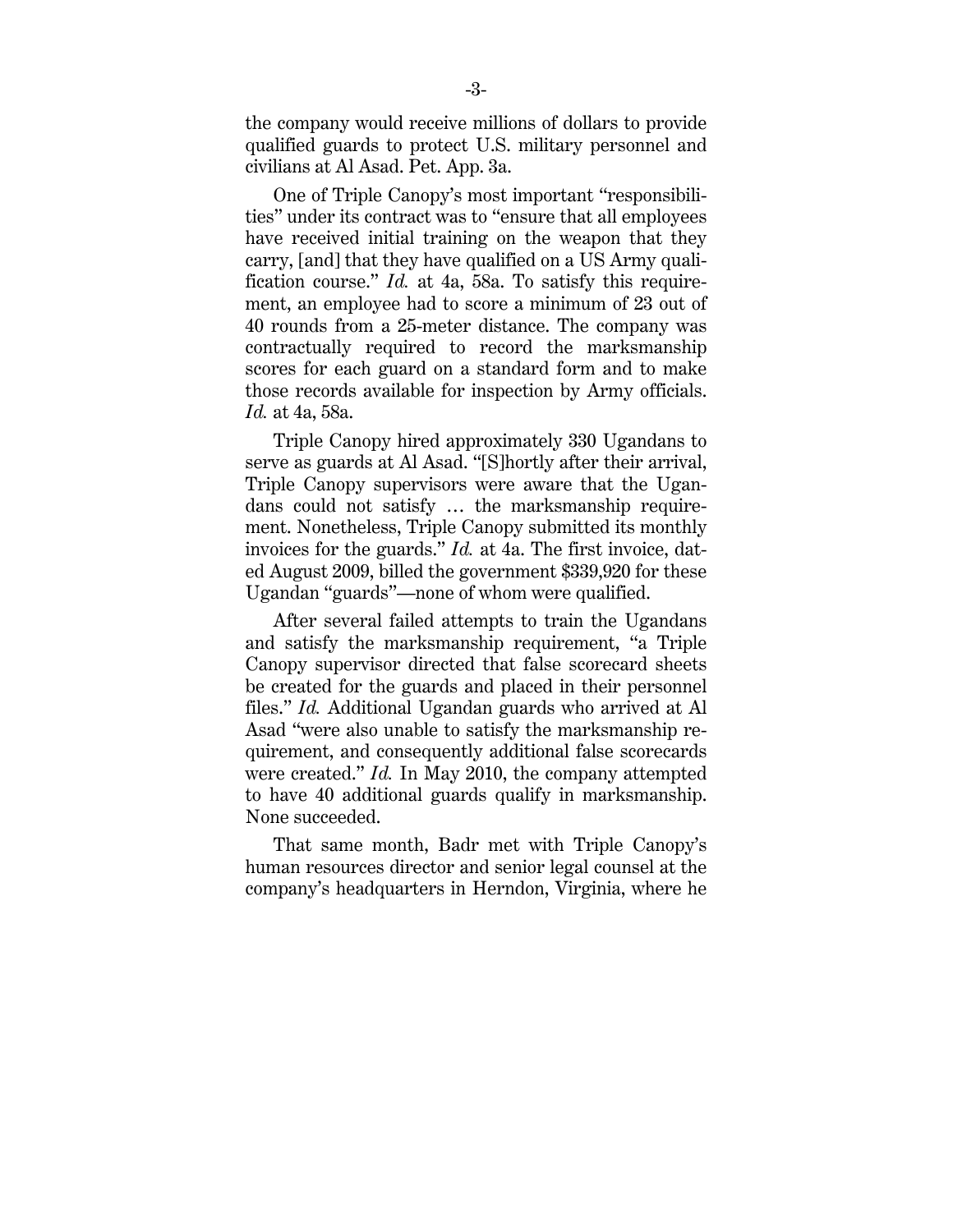informed them that their "entire Ugandan Guard Force at Al Asad was unqualified to provide security," that Triple Canopy was nevertheless billing the Army for security services, and that its managers at Al Asad "were committing fraud and ordering others to do so in order to cover up the situation." 4th Cir. JA 14 ¶¶ 17, 19.

Nevertheless, when Badr returned to Al Asad six days later, he was "ordered" by the Triple Canopy site manager "to prepare false scorecards" for the 40 guards. Pet. App. at 5a. He was told to falsely indicate that the men had obtained scores in the 30-31 range, and that the women had obtained scores of 24-26. Badr reluctantly followed his orders. A manager then signed the scorecards, falsely post-dated them, and placed them in the personnel records for review by government officials. *Id.* Once again, Triple Canopy billed the government as if nothing was amiss.

All told, Triple Canopy submitted invoices to the Army totaling \$4,436,733 for the Ugandan "guards" at Al Asad, with each invoice listing the number of guards and a per-head charge. *Id.* The Army, unaware that the services were worthless, paid the total amount invoiced. In June 2010, when Triple Canopy learned that the Al Asad contract had been awarded to another company, it once again tried to get the guards to qualify. None did. Triple Canopy then transferred these guards to four other bases in Iraq at which the company had security contracts with the U.S. government.

**3. This Litigation.** Badr filed a *qui tam* action against Triple Canopy in 2011, alleging that the company's actions violated the FCA at Al Asad and the four other bases. The United States intervened with respect to Al Asad.

The district court granted Triple Canopy's motion to dismiss all of the FCA claims. Pet. App. 21a-51a. It held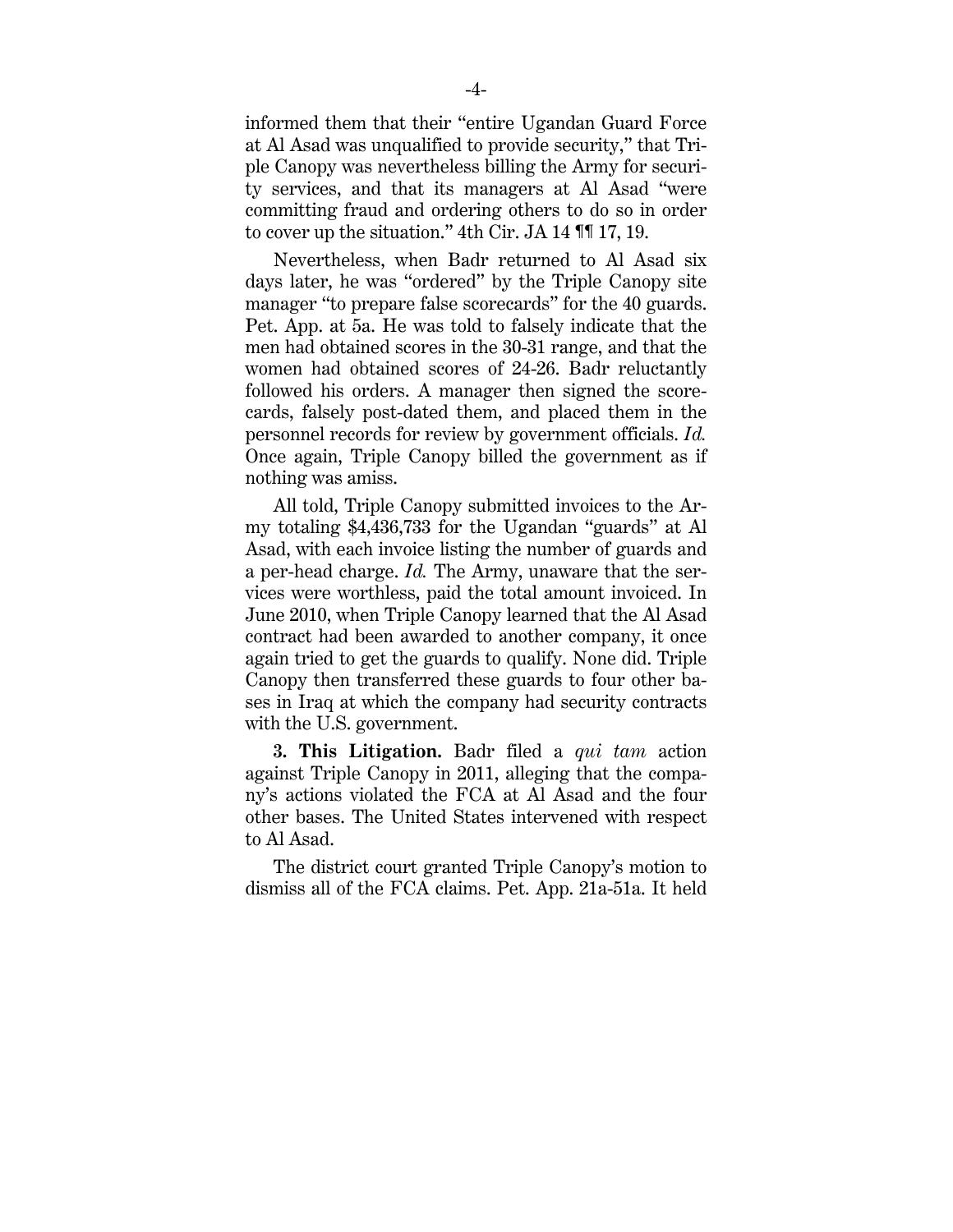that Badr and the government had both failed to "sufficiently allege the presentment of a false statement or certification in support of a demand for payment." *Id.* at 31a. It further held that Triple Canopy's creation of false records could not support an FCA claim absent "presentment of and reliance on" those false records. *Id.* at 31a. The court also dismissed Badr "for lack of standing," reasoning that he had no right to party status given the government's intervention. *Id.* at 31a n.1.

**4. The Decision Below.** The court of appeals reversed in part and affirmed in part. *Id.* at 1a-20a.

a. With respect to  $\S 3729(a)(1)(A)$ , the court held that the district court erred in requiring an "objectively false statement" in Triple Canopy's invoices. *Id.* at 8a-9a. A fraudulent claim may rest on an "implied certification" that is, "when a party impliedly certifies compliance with a material contractual condition." *Id.* at 11a. "Implied certification," however, is merely a "label" for one of many ways in which a claim may be "false or fraudulent." *Id.* at 10a-11a & n.1. While a garden-variety breach of contract cannot support FCA liability, a complaint states a claim when it "alleges that the contractor, with the requisite scienter, made a request for payment under a contract and 'withheld information about its noncompliance with material contractual requirements.'" *Id.* at 12a (quoting *United States v. Sci. Applications Int'l Corp*., 626 F.3d 1257, 1266 (D.C. Cir. 2010) ("*SAIC*")). And courts can "ensure that plaintiffs cannot shoehorn a breach of contract action into an FCA claim" through "strict enforcement of the Act's materiality and scienter requirements." *Id.* at 13a.

In a footnote, the court rejected Triple Canopy's proposed rule—requiring a "condition [that] is expressly designated as a condition for payment"—because "nothing in the statute's language specifically requires such a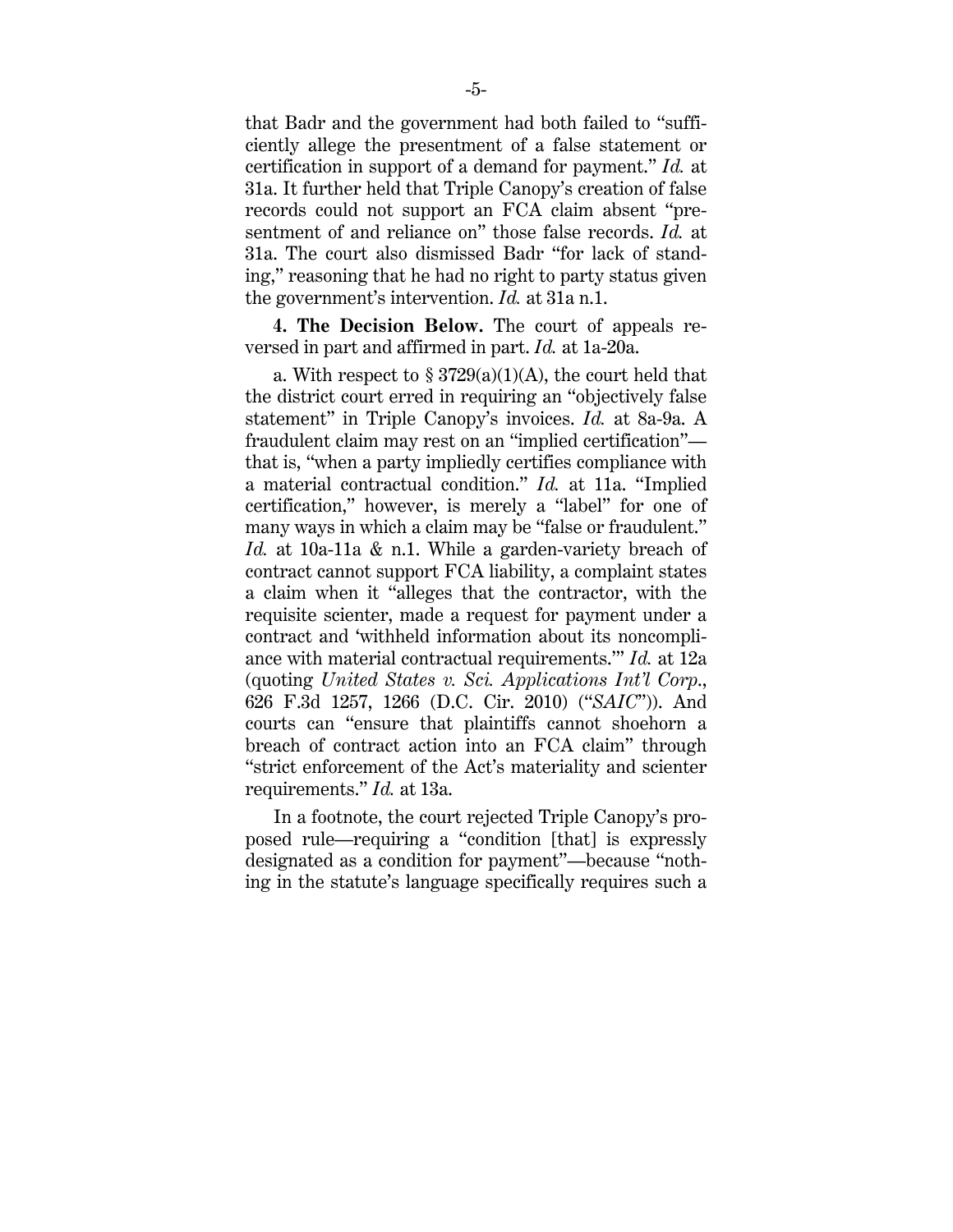rule." *Id.* at 13a n.5 (quoting *SAIC*, 626 F.3d at 1268). The court noted, however, that the absence of an express contractual requirement could in practice make it difficult for the plaintiff to show scienter and materiality. Because a violation must be "knowing," the plaintiff must show that the contractor "understood that the violation of a particular contractual provision would foreclose payment." *Id.* And the requirement must also be material; not every contractual requirement "provide[s] a condition of payment." *Id.*

Applying these standards, the court found that the Army's task order "lists the marksmanship requirement as a 'responsibility' Triple Canopy must fulfill under the contract," and that Triple Canopy not only failed to comply but "undertook a fraudulent scheme that included falsifying records to obscure its failure." *Id.* at 14a. Triple Canopy's supervisors had "actual knowledge" of this fraud and, indeed, ordered it to be carried out. *Id.*

As for materiality, the court observed that "common sense strongly suggests that the Government's decision to pay a contractor for providing base security in an active combat zone would be influenced by knowledge that the guards could not, for lack of a better term, shoot straight." *Id.* at 15a. And the elaborate cover-up also indicated materiality—"[i]f Triple Canopy believed that the marksmanship requirement was immaterial to the Government's decision to pay, it was unlikely to orchestrate a scheme to falsify records on multiple occasions." *Id.*

b. With respect to  $\S$  3729(a)(1)(B), the court of appeals held that the government need not allege that it has actually "reviewed" the falsified scorecards. Pet. App. at 17a. The FCA, the court explained, "reaches government contractors who employ false records that are capable of influencing a decision, not simply those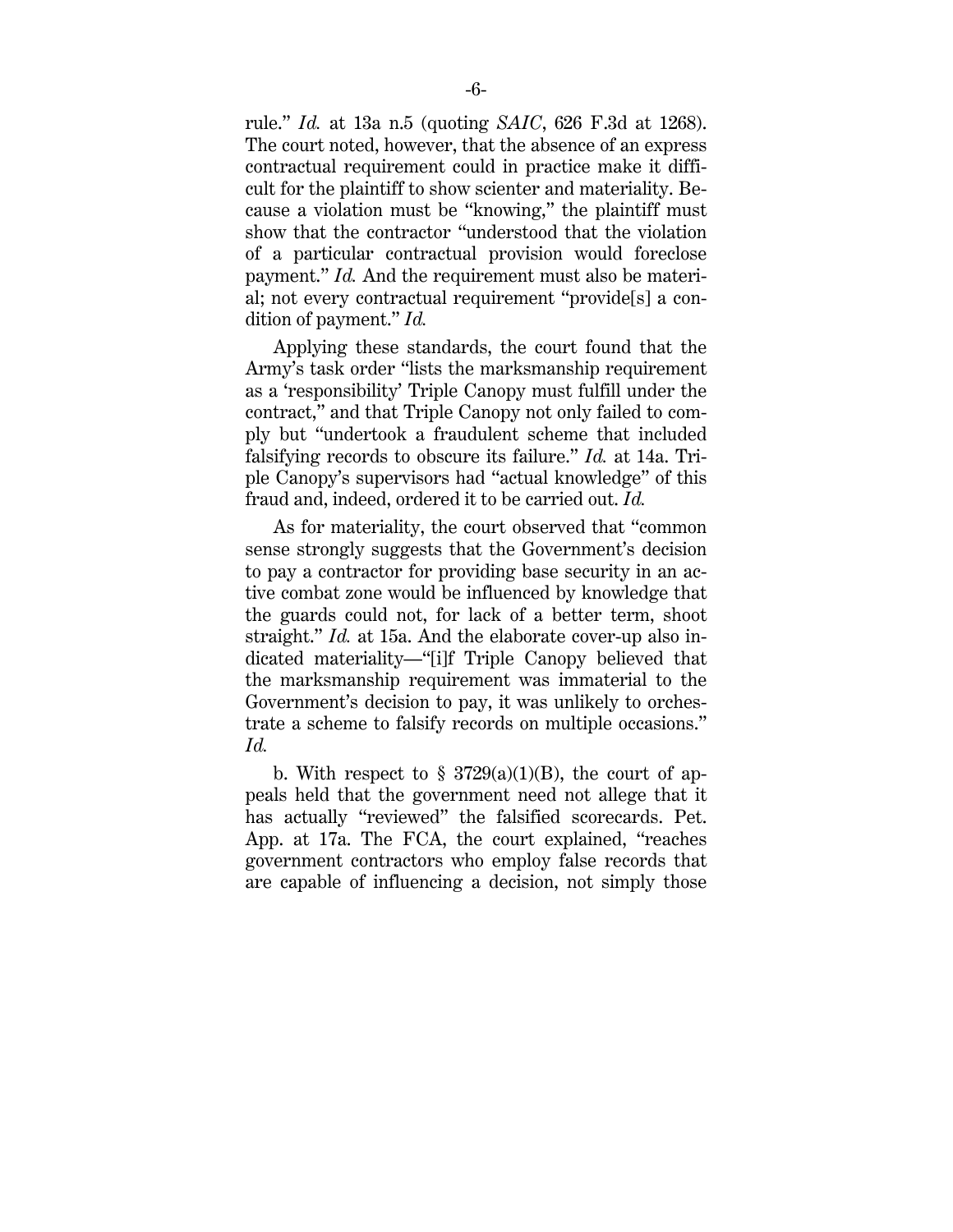who create records that actually do influence the decision." *Id.* at 17a. A contrary approach, the court reasoned, would be "doubly deficient; it would inappropriately require actual reliance on the false record and import a presentment requirement from  $\S 3729(a)(1)(A)$ that is not present in  $\S 3729(a)(1)(B)$ ." *Id.* at 18a.

Applying that standard, the court concluded that "[t]he false records in this case—the falsified scorecards—are material to the false statement (the invoices) because they complete the fraud." *Id.* at 18. The false records make the invoices appear legitimate; an Army official who reviewed the guards' personnel files would conclude that that Triple Canopy had complied with the marksmanship requirement. *Id.*

c. Finally, the court of appeals reversed the district court's decision to dismiss Badr as a party because the government had intervened. The FCA's text, the court noted, provides that after intervention the relator "shall have the right to continue as a party to the action." 31 U.S.C. § 3730(c)(1).

d. Triple Canopy petitioned for rehearing en banc. No judge requested a poll, and the petition was denied. Pet. App. 53a.

### **REASONS FOR DENYING THE PETITION**

## **I. There is No Circuit Split Over the Scope of Implied Certification, and Triple Canopy's Express-Condition Rule Has No Basis in the Statutory Text.**

The FCA imposes civil liability on a person who "knowingly presents" to the government "a false or fraudulent claim for payment or approval." 31 U.S.C.  $§ 3729(a)(1)(A)$ . The decision below recognized that "claims can be false when a party impliedly certifies compliance with a material contractual condition," if that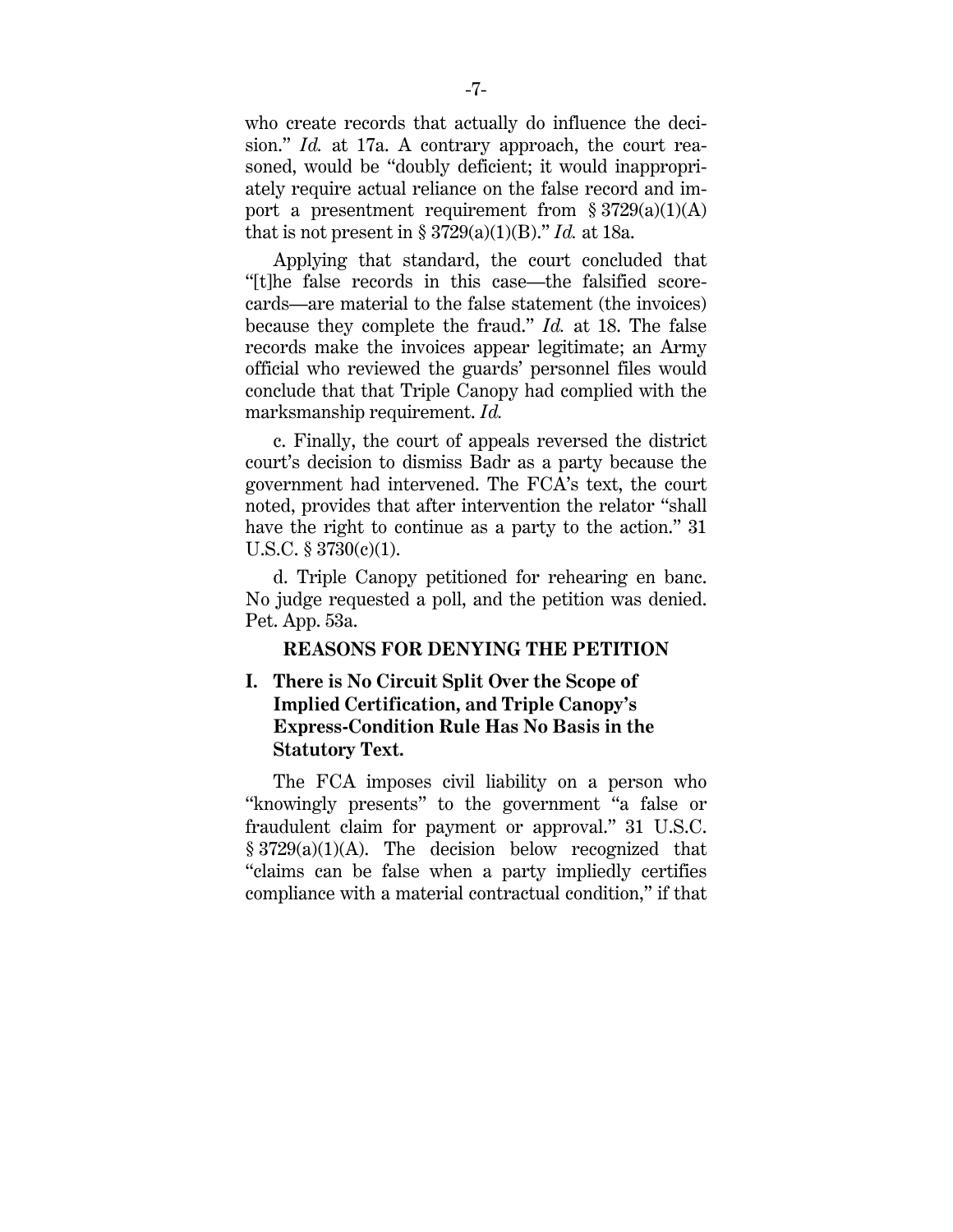condition represents "a condition of payment"—meaning that a violation of the condition "would foreclose payment." Pet. App. 11a, 13a n.5. Triple Canopy argues that the court erred because it did no go one step further and impose a requirement that plaintiffs prove that that payment was *expressly* preconditioned on compliance with a particular statutory, regulatory, or contractual provision. Indeed, Triple Canopy contends (at 13-27) that the circuits are split over whether to adopt such a rule. In fact, Triple Canopy's proposed rule has not been adopted by any circuit, has been rejected by four circuits, and has no basis in the statute's text.

**1.** Four circuits (the First, Fourth, Ninth, and D.C. Circuits) have rejected Triple Canopy's theory, and none has accepted it. The D.C. Circuit has given the most indepth treatment to the issue, flatly rejecting the rule that a claim presented to the government is false or fraudulent "only if the government contractor violates requirements that are *expressly* designated as preconditions to payment." *United States v. Sci. Applications Int'l Corp*., 626 F.3d 1257, 1268 (D.C. Cir. 2010) ("*SAIC*") (emphasis in original). "[N]othing in the statute specifically requires such a rule," the court explained, and "adopting one would foreclose FCA liability in situations that Congress intended to fall within the Act's scope." *Id.*

For example, the D.C. Circuit reasoned that an express-condition rule would allow a contractor to "escape liability" even where it (1) "knows that it violated a contractual requirement," (2) "recognizes that compliance with the requirement is material to the government's decision to pay," and (3) "submits claims for payment that omit any mention of the requirement while knowing that were the violation disclosed no payment would be forthcoming." *Id.* The court "decline[d] to create such a coun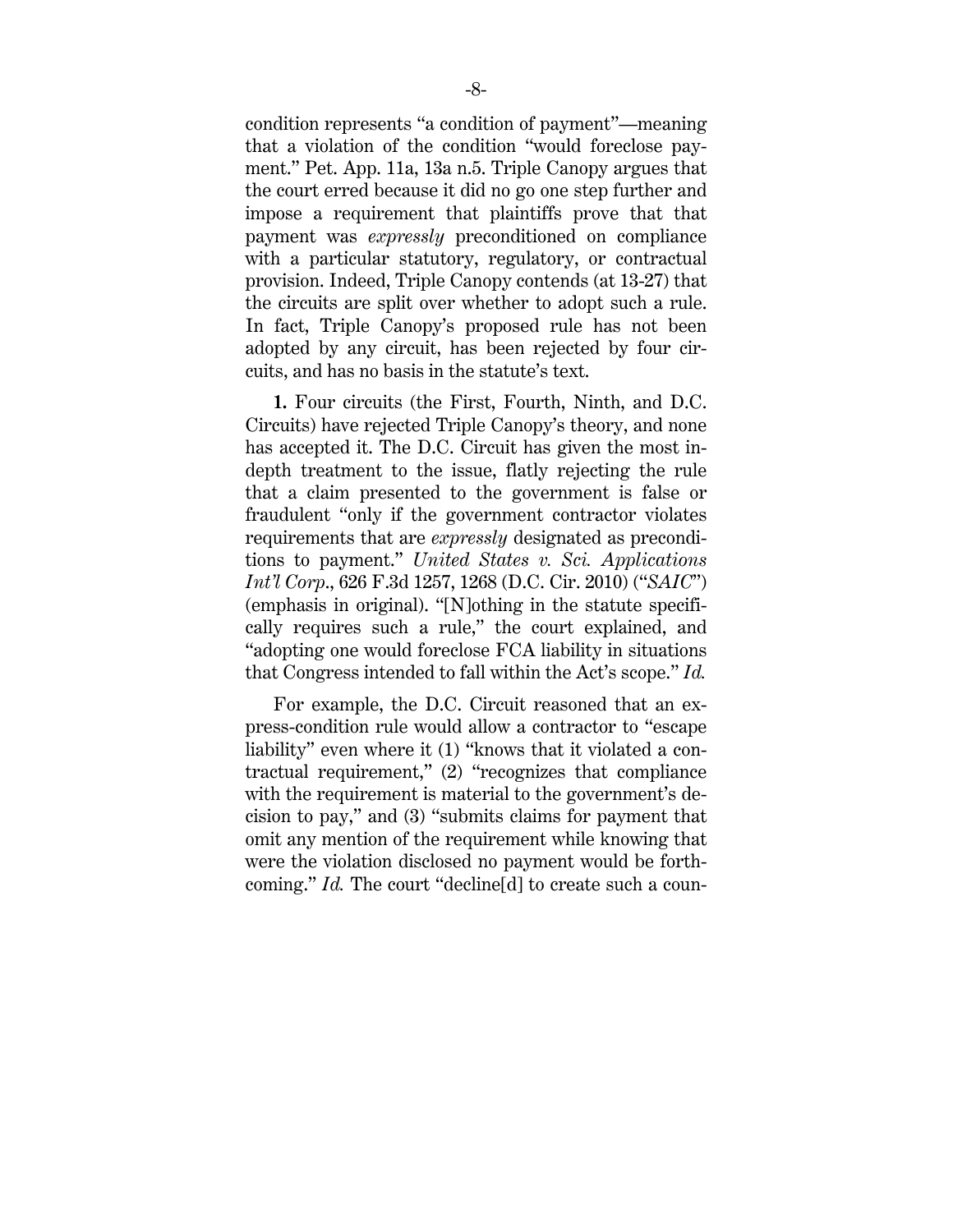terintuitive gap in the FCA by imposing a legal requirement found nowhere in the statute's language." *Id.* at 1269.

Both the First Circuit and the Fourth Circuit (in this case) have followed the D.C. Circuit's lead. *See United States ex rel. Hutcheson v. Blackstone Med*., 647 F.3d 377, 388 (1st Cir. 2011) ("We agree [with the D.C. Circuit that the express-condition rule] is not set forth in the text of the FCA."); *United States v. Universal Health Servs., Inc*., 780 F.3d 504, 512 (1st Cir. 2015) ("Preconditions of payment, which may be found in sources such as statutes, regulations, and contracts, need not be expressly designated."); Pet. App. 13a n.5 ("We decline to impose Triple Canopy's proposed requirement" because "nothing in the statute's language specifically requires such a rule.") (quoting *SAIC*, 626 F.3d at 1268).

Even before the D.C. Circuit's opinion in *SAIC*, the Ninth Circuit had likewise rejected an express-condition rule in the context of claims based on federal regulations. *See United States ex rel. Hendow v. Univ. of Phoenix*, 461 F.3d 1166, 1177 (9th Cir. 2006) ("An explicit statement, however, is not necessary to make a statutory requirement a condition of payment, and we have never held as much."); *Ebeid ex rel. U.S. v. Lungwitz*, 616 F.3d 993, 998 (9th Cir. 2010) (reaffirming that "our precedent contain[s] no such limitation").

**2.** None of the other circuits follow Triple Canopy's proposed approach. Only the Second Circuit has adopted a rule resembling what Triple Canopy proposes, but that rule is limited to claims based on Medicare regulations, is animated by specific federalism concerns, and does not immunize violations of material contract terms.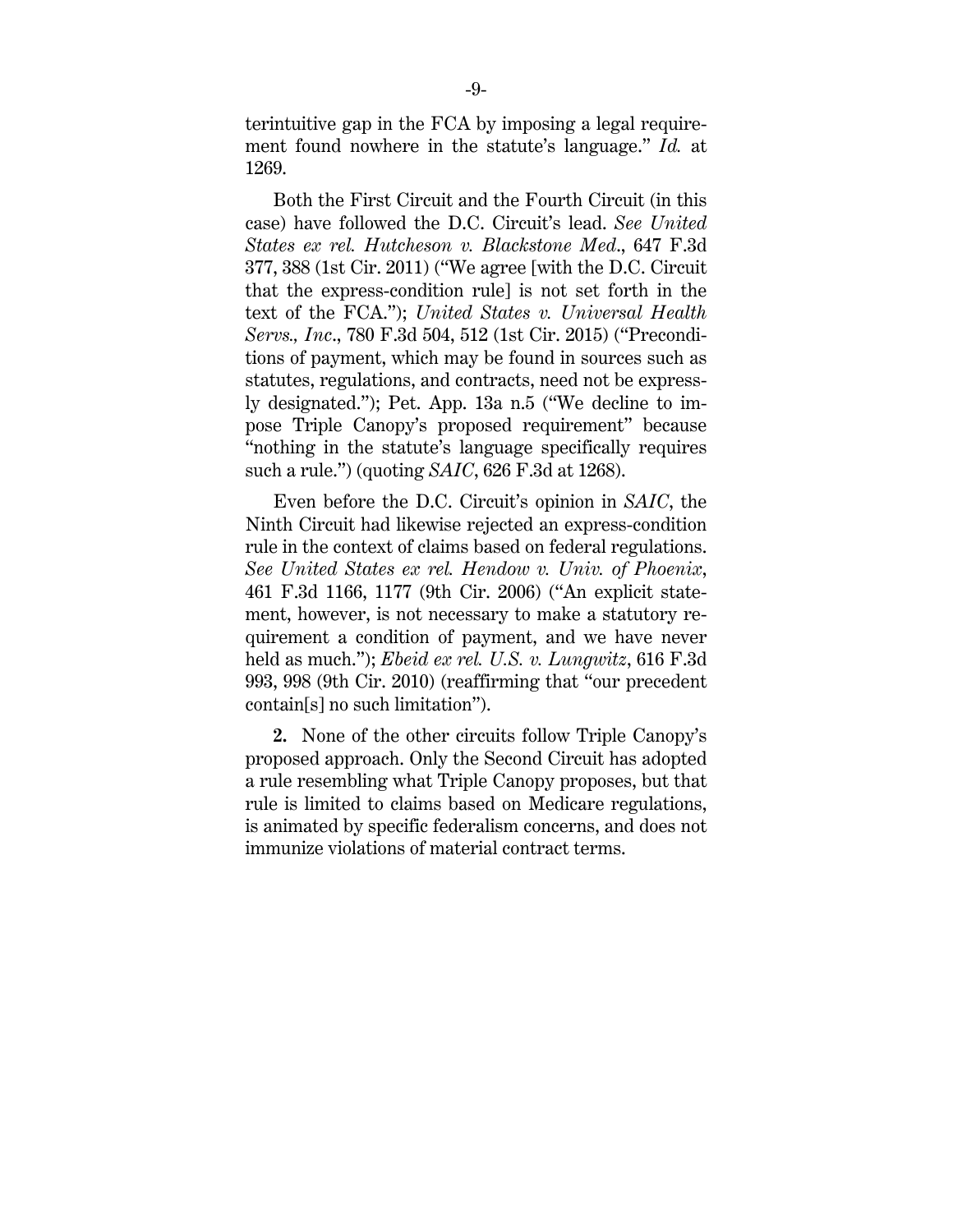a. In *Mikes v. Straus*, 274 F.3d 687, 696 (2d Cir. 2001), the Second Circuit rejected an attempt to use the False Claims Act to sue a group of physicians who billed for medical procedures allegedly "not performed in accordance with the relevant standard of care" under Medicare regulations. There was no suggestion that a material contract requirement had been violated. In this context, the court worried that "permitting *qui tam* plaintiffs to assert that defendants' quality of care failed to meet medical standards would promote federalization of medical malpractice," replacing the aggrieved patient with the federal government. *Id.* at 700.

In light of "[i]nterests of federalism," and the courts' limited competence "to monitor quality of care issues," *Mikes* adopted a "limited application of implied certification in the health care field" under which liability exists only when the "statute or regulation upon which the plaintiff relies expressly states the provider must comply in order to be paid." *Id.* This approach "reconciles, on the one hand, the need to enforce the Medicare statute with, on the other hand, the active role actors outside the federal government play in assuring that appropriate standards of medical care are met." *Id.*

b. The First, Ninth, and D.C. Circuits have all read *Mikes* as reflecting a special rule for claims based on Medicare's standard-of-care regulations. *See SAIC*, 626 F.3d at 1270. These courts have identified three grounds for distinguishing *Mikes*. Each applies here.

First, *Mikes* "confined its reasoning to claims by medical providers under Medicare guidelines," and should thus be limited to its "context-specific setting." *SAIC*, 626 F.3d at 1270; *Hutcheson*, 647 F.3d at 388 ("We are unpersuaded that the Second Circuit would extend that rule to situations" outside the health-care context);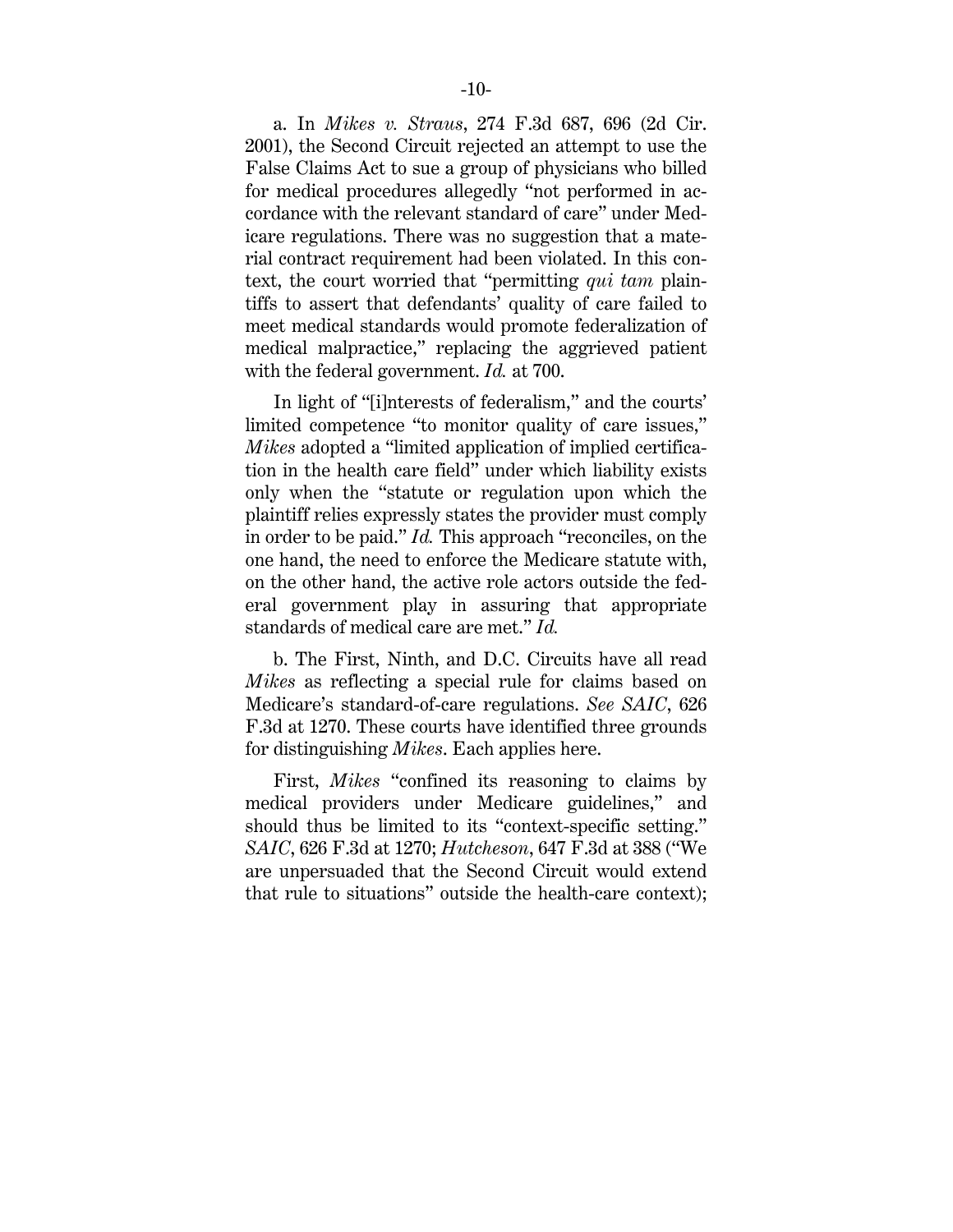*Hendow*, 461 F.3d at 1177 ("[T]he *Mikes* court was dealing with the Medicare context, to which the court specifically confined its reasoning," and imposed only "an additional requirement on Medicare cases."); *Ebeid*, 616 F.3d at 998 n.3 (declining to "decide whether to adopt the Second Circuit's requirement in the Medicare context that 'the underlying statute expressly condition payment on compliance,' as [the relator's] position fails regardless").

Second, *Mikes* arose in a "substantially different situation" because, unlike here, it "involved the violation of no contract requirement," and thus has "no applicability" to a case involving requirements "actually incorporated into [the] contract." *SAIC*, 626 F.3d at 1270; *Hutcheson*, 647 F.3d at 388 n.11 ("We are unaware of any decision by the Second Circuit finding that a claim was not false or fraudulent where the claim failed to meet a material contract term."). $^1$ 

Third, *Mikes* relied heavily on "federalism" and the need to avoid a reading that would lead to the "federalization of medical care." 274 F.3d at 700. It rested in part on the presumption against preemption—specifically, the rule that "the regulation of health and safety matters is primarily, and historically, a matter of local concern."

<sup>&</sup>lt;sup>1</sup> To be sure, one Second Circuit decision appeared to follow the *Mikes* analysis outside the Medicare context. *See United States ex rel. Kirk v. Schindler Elevator Corp*., 601 F.3d 94 (2d Cir. 2010). But that decision—which was reversed by this Court on other grounds, *Schindler Elevator Corp. v. United States ex rel. Kirk*, 563 U.S. 401 (2011)—did not involve the violation of a material contract term. There is thus no Second Circuit decision "rejecting an FCA claim where, as the government alleges here, the defendant sought payment after knowingly violating a material requirement of its contract." *SAIC*, 626 F.3d at 1270.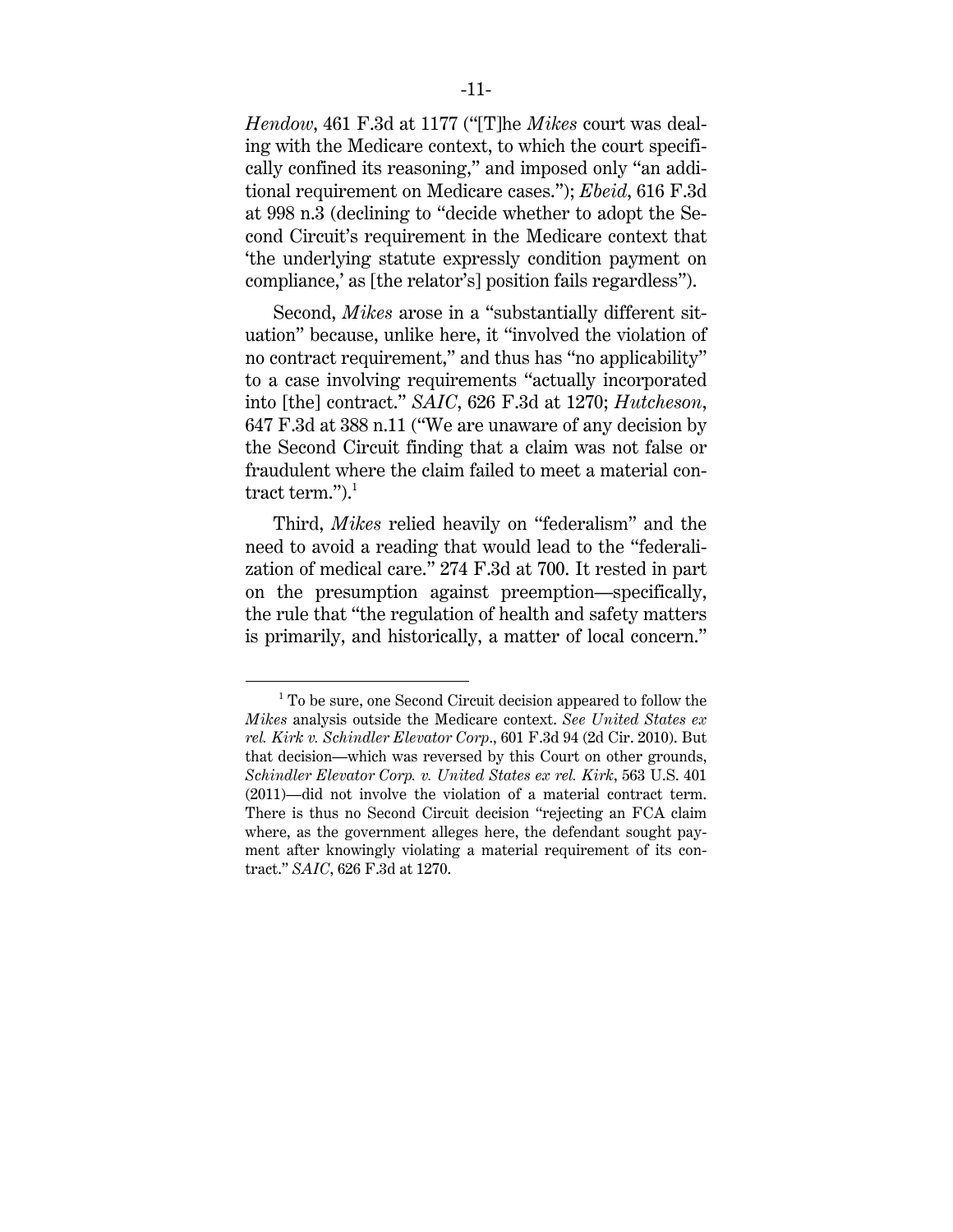*Id.* (quoting *Hillsborough Cnty. v. Automated Med. Labs., Inc*., 471 U.S. 707, 719 (1985)). This case, by contrast, involves the sort of violation that led Congress to enact the False Claim Act after the Civil War: a federal defense contractor's violation of a material term in a contract with the U.S. Army. As in *SAIC*, this case "implicates none of the federalism concerns involved in *Mikes*." 626 F.3d at 1270.

c. The petition (at 14-20) not only mischaracterizes the Second Circuit's Medicare-specific approach but also mischaracterizes the decisions of five other circuits as reflecting a broad categorical rule that FCA liability may be premised only upon requirements expressly designated as preconditions to payment. Most of the cited cases involve Medicare fraud, and none go as far as Triple Canopy suggests. As already noted, the Ninth Circuit has expressly declined to decide whether to follow *Mikes* in the Medicare context. *See Ebeid*, 616 F.3d at 998 n.3.

The decision below recognized that "[c]ourts infer impled certification from silence 'where certification was a prerequisite to the government action sought,'" but did not require that the prerequisite be expressly described, in magic words, as a precondition of payment. Pet. App. 11a (quoting *SAIC*, 626 F.3d at 1266). The other circuits follow the same approach and—with the exception of the limited *Mikes* rule for claims based on Medicare regulations—have not required magic words or an express precondition. *See United States ex rel. Wilkins v. United Health Grp., Inc.*, 659 F.3d 295, 305-07 (3d Cir. 2011); *United States ex rel. Steury v. Cardinal Health, Inc*., 735 F.3d 202, 205 (5th Cir. 2013); *Chesbrough v. Visiting Physicians Ass'n*, 655 F.3d 461, 468 (6th Cir. 2011); *United States ex rel. Lemmon v. Envirocare*, 614 F.3d 1163, 1168-69 (10th Cir. 2010). Not one of these decisions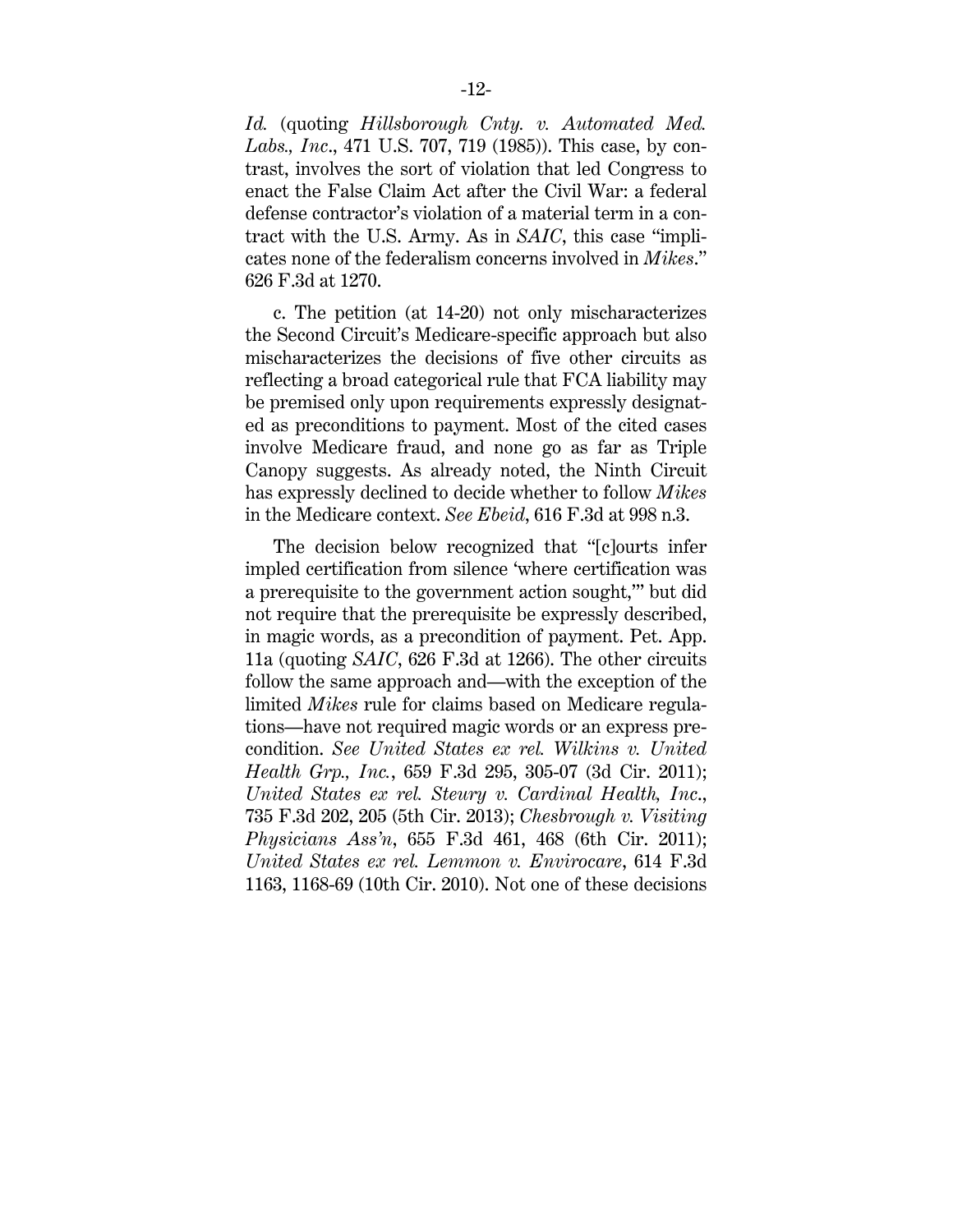expresses disagreement with the First, Fourth, Ninth, or D.C. Circuits—as one might expect if they had staked out a different approach.

**3.** Absent a genuine circuit split, Triple Canopy is left with policy arguments that mischaracterize the decision below and ignore the critical role of the materiality and scienter requirements in cabining liability. Thus, the petition describes the implied-certification theory as "unbounded" and contends that it allows a "run-of-the-mill contractual breach" to subject innocent contractors to "the spectre of crippling … liability." Pet. 25. The petitioner's amici go further still, hypothesizing FCA liability based on "violations of technical and obscure industry standards, affirmative action plans, environmental regulations, antidiscrimination statutes, procurement manuals, and more." Br. for Nat'l Defense Indus. Ass'n 4.

These far-fetched scenarios describe an utterly different regime from the one articulated by the decision below. The Fourth Circuit stressed the need for "strict enforcement of materiality and scienter requirements." Pet App. 13a. It also pointed out that, given these requirements, "the Government might have a difficult time proving its case without an express contractual provision." *Id.* In particular, the court emphasized that "the Government must establish that both the contractor and the Government understood that the violation of a particular contractual provision would foreclose payment." Id. at 13a n.5; *see also id.* (noting that "not every part of a contract can be assumed, as a matter of law, to provide a condition of payment"). These requirements set a high bar—one that this case clears but that the fanciful hypotheticals cannot.

This case is thus an especially bad vehicle to consider the outer margins of FCA liability. It falls instead within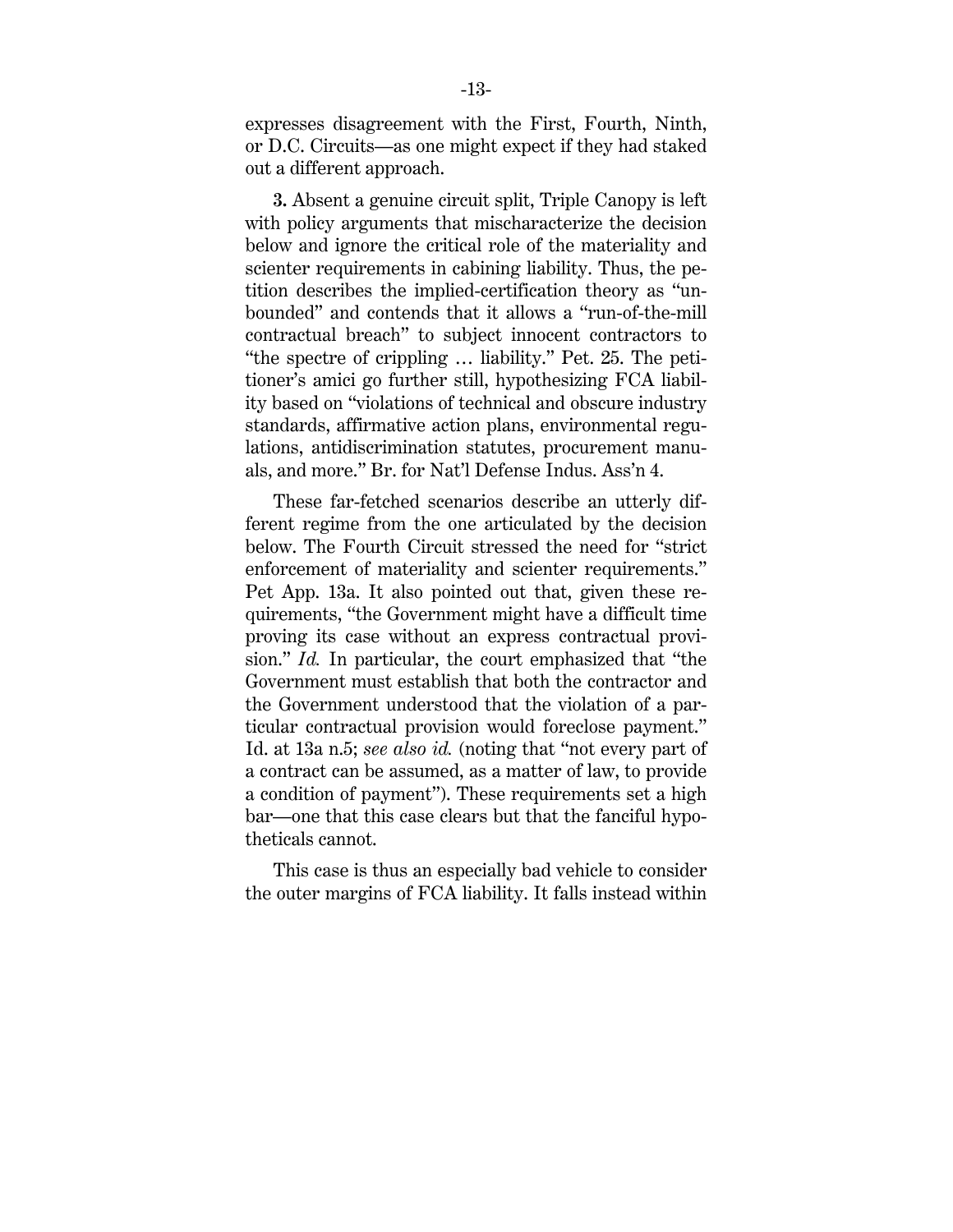the traditional heartland of the FCA: an attempt by a defense contractor to sell worthless services to the U.S. Army during wartime. Triple Canopy's fraud was far from hyper-technical; it involved a year-long scheme to defraud the government out of millions of dollars and cover up the fraud through falsified records. And it directly endangered the lives of U.S. servicemembers.

### **II. There is No Circuit Split Over the Validity of Implied-Certification Liability.**

Although the bulk of the petition is devoted to the contours of implied-certification liability, Triple Canopy also asks this Court (at 27-28) to "grant review to examine the underlying legitimacy of the implied certification theory of liability itself." The petition, however, does not contend that there is any circuit split over this question, and there is none.

The petitioner's amici (at 7) suggest that there is a split between the courts that have adopted impliedcertification liability and the Seventh Circuit's recent decision in *United States v. Sanford-Brown, Ltd*., 788 F.3d 696, 711 (7th Cir. 2015). To be sure, that decision "decline[d] to join the circuits" that have "adopted this socalled doctrine of implied false certification," but it did not foreclose the possibility of implied-certification liability in a future case. And it declined to adopt the theory under circumstances where every other circuit's law would dictate the same outcome: the absence of any relevant condition of payment in a statute or regulation. The court held that "the thousands of pages of federal statutes and regulations incorporated by reference into" a school's Program Participation Agreement with the U.S. Department of Education were not "conditions of payment for purposes of the FCA." *Id.* Instead, the court "joined the Fifth Circuit," which has yet to decide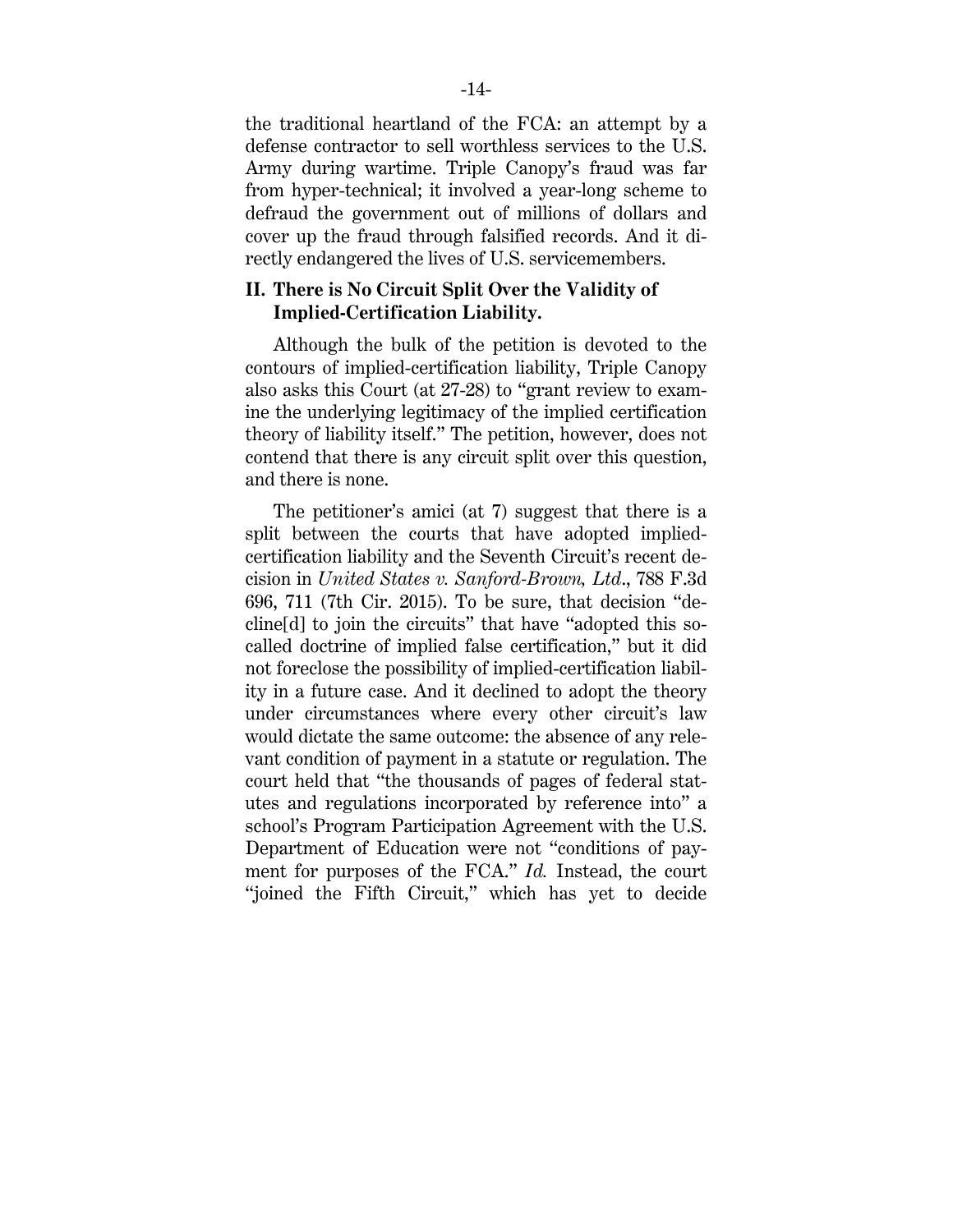whether to adopt implied certification. *Id.*; *see Steury*, 625 F.3d at 262 (declining to "resolve the issue [of implied certification] because in any event the factual allegations in [the] complaint provide no basis for implying a false certification").

Aside from the lack of a split, Triple Canopy's attack on the implied-certification theory is also notable for its failure to engage with the statute's text. No express false statement is required to establish liability under  $\S 3729(a)(1)(A)$ . To the contrary, the statute uses the phrase "false or fraudulent," and a contractor's claim for payment may be "false or fraudulent" even if it does not contain an express false statement.

### **III. Triple Canopy's Creation of False Records Provides an Independent Basis for Liability, and Its Reliance Defense is Baseless.**

Under the FCA's "false record" provision, Triple Canopy is independently liable for "knowingly mak[ing] … false record[s]"—the falsified scorecards—that were "material to a false or fraudulent claim." 31 U.S.C. § 3729(a)(1)(B). Triple Canopy asserts (at 29-33) that the court of appeals should have imposed a reliance requirement, insisting that the making of false records should be actionable only where records were submitted to, and relied upon, by the government. But nothing in the text of  $\S 3729(a)(1)(B)$  supports such a requirement. Indeed, as the court of appeals recognized, engrafting this new requirement onto the statute would "import a presentment requirement from  $\S 3729(a)(1)(A)$  that is not present in § 3729(a)(1)(B)." Pet. App. *Id.* at 18a. The statute, moreover, prohibits not only the "us[ing]" but the "mak[ing]" of false records. And it defines materiality to mean only "a natural tendency to influence, or be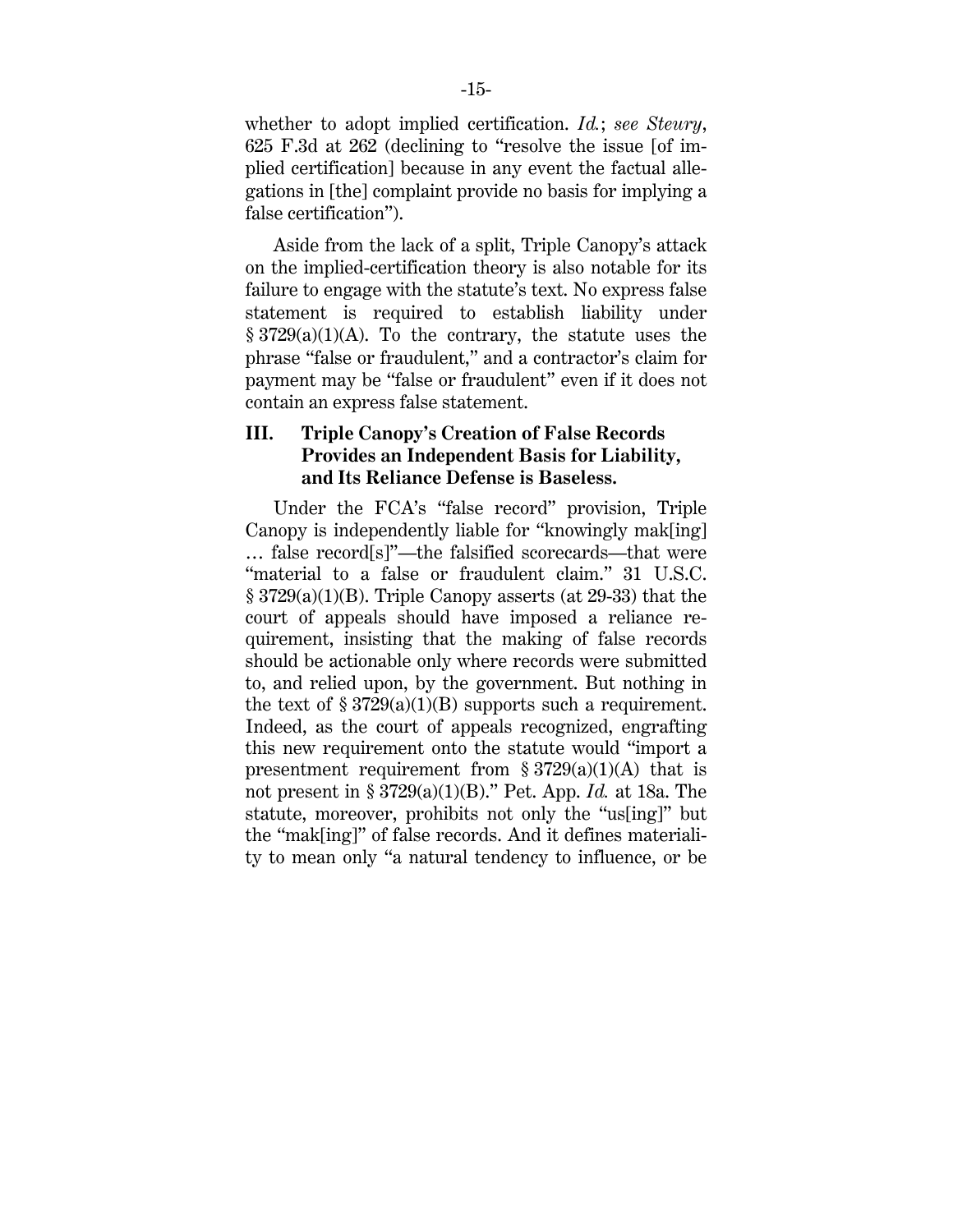*capable of influencing*, the payment or receipt of money or property." 31 U.S.C. § 3729(b)(4) (emphasis added).

Triple Canopy's petition makes no effort to anchor its reliance argument in the statute's text. Nor does Triple Canopy confront this Court's decision in *Allison Engine Co. v. U.S. ex rel. Sanders*, 553 U.S. 662, 671 (2008), which foreclosed the same argument for precisely the reason given by the court of appeals. As the Court explained: "The inclusion of an express presentment requirement" in  $\S 3729(a)(1)(A)$ , "combined with the absence of anything similar" in  $\S 3729(a)(1)(A)$ , "suggests that Congress did not intend to include a presentment requirement" in § 3729(a)(1)(B). *Id.* Thus, § 3729(a)(1)(B) does not "require[] proof that a defendant's false record or statement was submitted to the Government." *Id.*

Lacking a footing in the statute's text or this Court's precedent, Triple Canopy suggests that the court of appeals should have required the pleading of a reliance defense under Federal Rule of Civil Procedure 9(b). But Rule 9(b) just requires that a fraud claim be pleaded with particularity; it does not (and cannot, under the Rules Enabling Act) alter the claim's *substantive* requirements, which do not include reliance. If a false record need not even have been "submitted" to the government, as this Court held in *Allison Engine*, then how could a court sensibly insist that the government have relied upon it? Triple Canopy offers no answer.

Finally, in a last-ditch effort, Triple Canopy claims a circuit split on this issue. It contends (at 32-33) that three circuits (the Fifth, Eighth, and Eleventh) "have all held that reliance is a necessary element," and thus a false-records claim must allege that "the false records *actually caused* the government to pay out money." Again, how could this be a requirement if even presentment or submission is not required? In any event, the